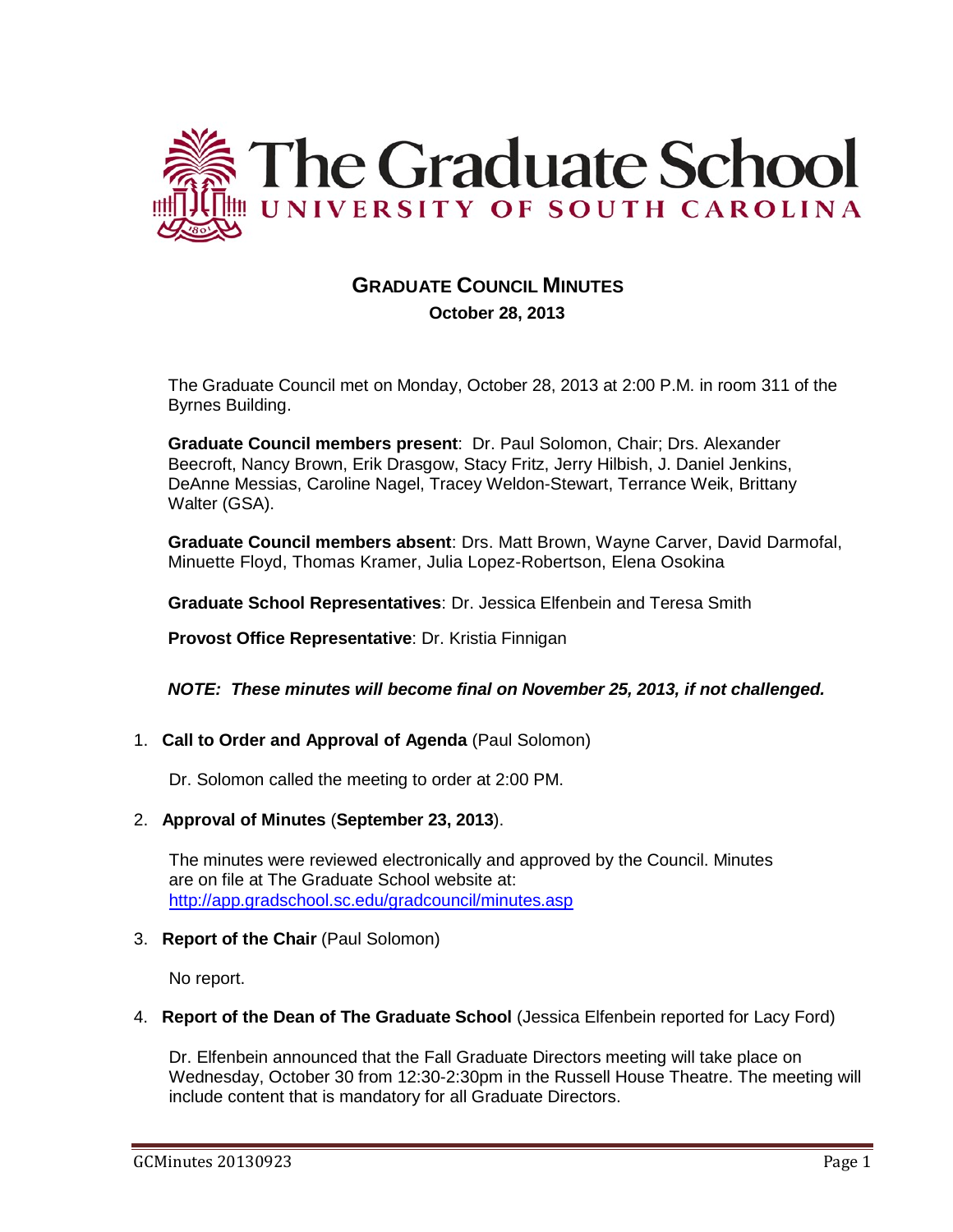Due to an agreement between the University of South Carolina and the Department of Justice, mandatory attendance is required to discuss confidentiality of student records. Please notify your graduate directors, undergraduate directors and any administrators who advise students or sponsor student clubs and organizations that attendance is mandatory. If this meeting time is inconvenient, there will be additional training dates available through The Center for Teaching Excellence (CTE). In addition, the first winner of the University's three minute dissertation competition will be presenting at the meeting.

The Provost's office is monitoring meeting attendance and the mandatory order was issued and will be enforced by Christine Curtis in the Provosts office.

Travel Grant applications for Spring, January 1 through June 30, open on November 1. This is a first come first served funding opportunity available until the funds are depleted. Please let your colleagues and students know about the time-frame to apply.

Graduate Student Day 2014 is scheduled for Friday, April 11.

# 5. **Report of the Associate Dean / Secretary of the Graduate Council** (Murray Mitchell)

Dr. Mitchell commented that support for the three minute dissertation is a trend regionally and nationally. It is an opportunity for students to compete at conferences and win cash prizes. It gives masters and doctoral students an opportunity to concisely describe in an interesting way their displinary focus. Once approved, presentations of University students will be placed online. There are currently presentations on YouTube.com. However, it would be significant to see our own students' work.

The Graduate School is currently refining procedures for processing Graduate Council paperwork. Please share with your department when submitting new course proposals or course change proposals that only the original is necessary to the submitted to Graduate Council. No additional copies are needed.

Registrar's office is still in the process of updating bulletin entries. Dr. Mitchell will keep the Council apprised of the progress. An updated copy of the Graduate Council roster was submitted to be updated soon.

Regarding submissions to the Policy and Practices Committee, faculty needs more guidance for completing the form for incomplete grades and requests for extensions of incompletes. Currently, the Graduate School receives an inordinate amount of these requests for extensions beyond 12 months. Many requests for extension of an incomplete are for health concerns. The amount of requests has become problematic. The concern is when a student takes the grade earned or an F or WF, it impacts the GPA. Additionally, it costs the student to retake the course. On the other hand, it is a one semester course designed to be completed in one semester. There are some programs that have courses that cannot be completed in one semester. For students supported by faculty who are requesting up to two years to complete a one semester course, this seems somewhat problematic. Dr. Mitchell requested input from the Council regarding this issue particularly in regard to what should be acceptable justifications for extensions and for how long?

Currently, Dr. Mitchell is considering submissions on a case by case basis. Whether the request is received just before exams or just after a W is received on the official grade record. A one year buffer is reasonable, however, two years seems excessive. Most of the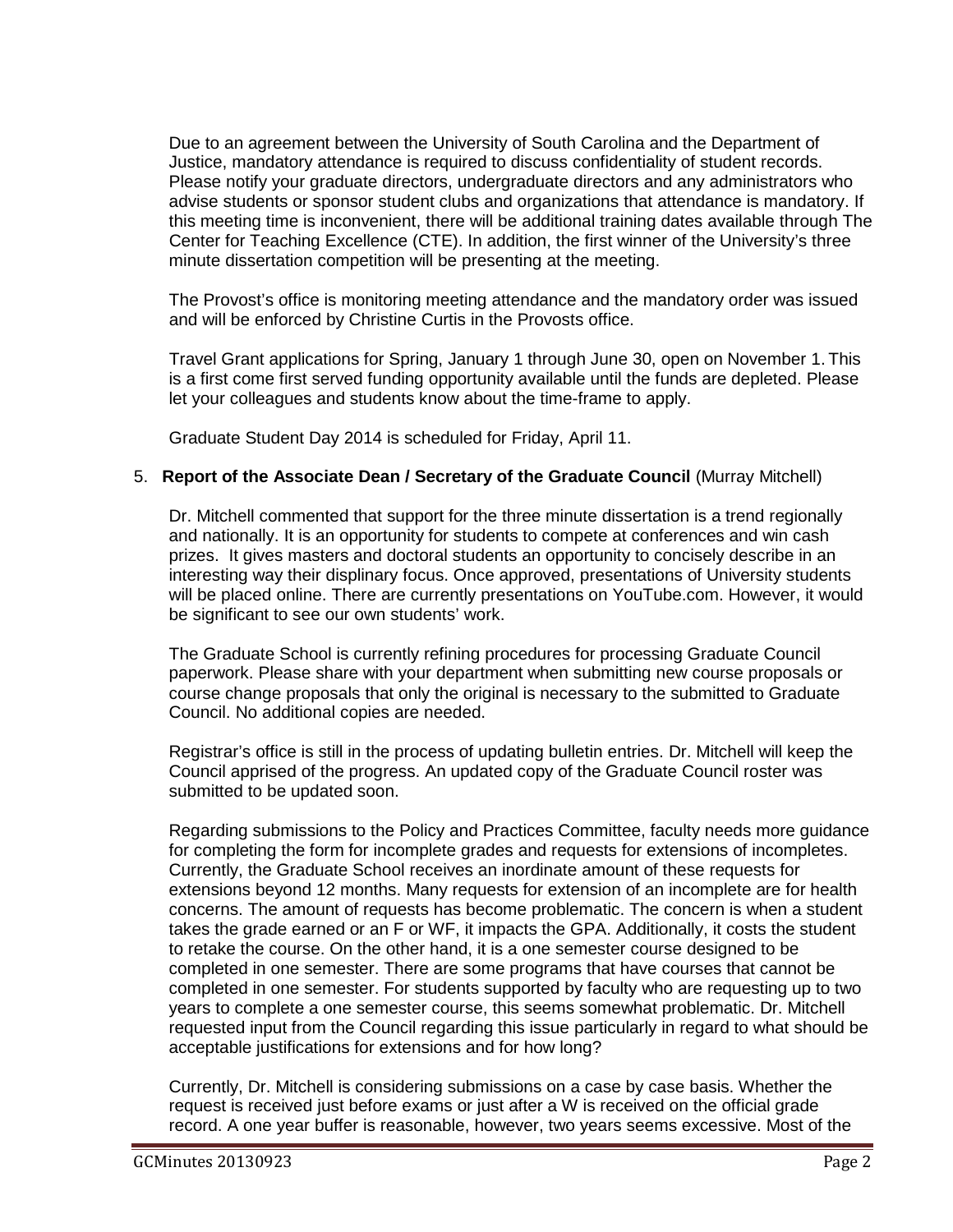requests submitted are supported by the professors. There needs to be more consistency in governing these cases.

Dr. Brown commented that even if a consensus or rule is established, there are always exceptions to the rule when a student's circumstances seem valid. When judging an issue that may impact the student's employment versus a car accident, making a judgment is difficult.

Dr. Mitchell commented that it is because of that reason guidance from the Policies and Practices Committee is necessary in governing these cases. There is always a need for flexibility, but it is also problematic for one person to have that power to govern thus the need for Policies and Practices guidance.

Dr. Messias commented that she has experienced cases of students who apply for the extension and never complete the program. Her concern is that the University may be enabling a pattern for students who apply for the extension and never return to complete the program.

Dr. Mitchell stated that he researches the academic history of applicants in an effort to monitor current performance and past requests and the diligence of student in completing their program. Graduate School guidelines state once a student has amassed three incompletes, they may not continue to take additional classes until at least one of the previous incompletes have been resolved. Three or more incompletes results in a student being ineligible to enroll in further coursework. Currently, there is no process to alert when a student has amassed three or more incompletes. Therefore, it is helpful that individual programs monitor this. Ultimately, it will be the Policies and Practices Committee to make the decision. Dr. Mitchell thanked the Council for their input on the issue.

### 6. **Report of the Graduate Student Association Representative** (Brittany Walter)

Brittany Walter stated that the structure of the GSA has been re-established. There are 11 new liaisons to multiple graduate departments. The GSA newsletter has been reformatted. The current focus of the GSA is to create a forum for Graduate assistants and Teaching Assistants. The forum will be held November  $6<sup>th</sup>$  at 6:00 PM. A venue has not yet been located, but the event will be advertised once all of the final arrangements have been made. For the first time, the GSA is collaborating with undergraduate organizations for event planning. For Graduate students, the GSA is sponsoring Start-Smart workshops.

The organization will be meeting with the Graduate School to talk about issues of concern to Graduate Students that they hope will be addressed by the Graduate School. In the Spring, the GSA plans to focus on Professional Develop workshops for Graduate Students.

### 7. **Report of the Academic Policy and Practices Committee** (Stacy Fritz)

The following recommendations were presented.

#### **Recommendations: Approved**

A. The minimum number of hours for a Graduate Certificate will be explicitly identified as 12 hours. Individual programs would be free to require more than 12 hours if they choose to do so.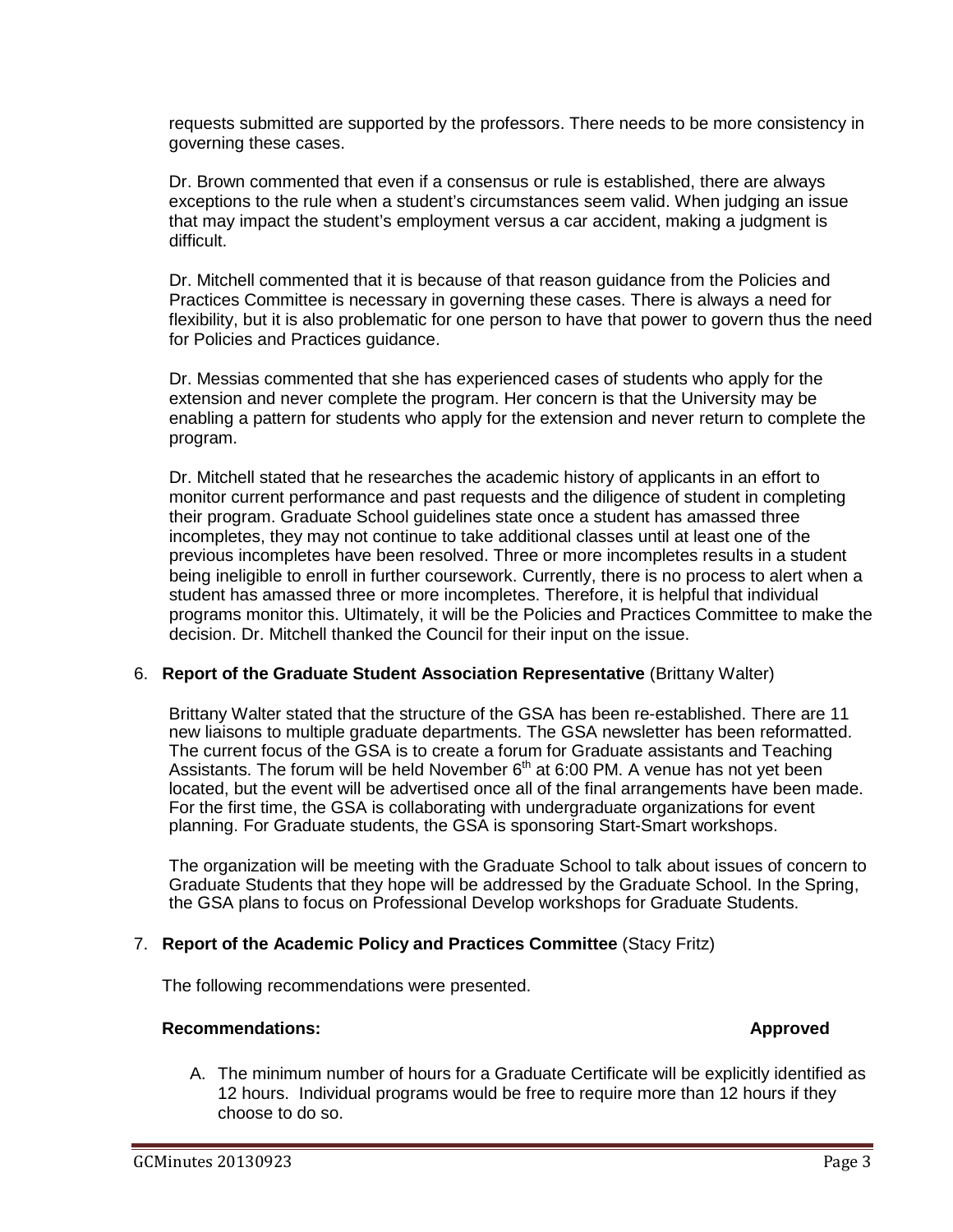- a. Background: Present language suggests that Graduate Certificates must be 18 hours or more. There is no CHE or SACS requirement for this limit of hours toward a certificate. There is precedent in peer and peer-aspirant institutions for 12 hours to be a reasonable expectation. There are programs currently proposing to offer graduate certificates with a target audience of prospective student's not currently enrolled—current students would also be eligible for certificates.
- B. The number of hours that are transferrable to a graduate certificate (from another institution) would be based on the following: "No more than 6 hours of credit may be transferred into graduate certificate programs of 12 to 17 hours; no more than 9 hours of credit may be transferred into graduate certificate programs of 18 or more hours."
	- a. Background: All other guidelines for transfer credits would remain in effect (no courses older than 6 years; only grades of "B" or better may be transferred). These recommendations are consistent with the spirit of USC transfer policies for masters and doctoral programs and with SACS requirements.
- C. All credit hours earned in a certificate at USC may be counted toward a graduate degree at USC. Clarification: (1) Certificates may not be earned following graduation; (2) A certificate requires a unique program of study, separate from any other degree option; (3) A certificate may be earned after completion of all courses, but, before graduation for students concurrently enrolled in a degree program.
	- a. Background: Presently there is a precedent for this in the Certificate of Graduate Studies in Higher Education. There is contradictory language elsewhere. Individual programs can restrict the number of credits from certificate programs counted toward a masters or doctoral degree.
- D. Current Graduate Bulletin Language (regarding GPA):
	- a. At the time of graduation, the student's cumulative grade point average (GPA) must be at least 3.00. Additionally, the student's average on all grades recorded on the program of study for courses numbered 700 or above must be at least 3.00 and all courses listed on the program of study must be at least 3.00.
- E. Proposed revision:
	- a. At the time of graduation, the student's cumulative grade point average (GPA) must be at least 3.00 on: (a) all USC graduate coursework, (b) all courses listed on the program of study, and (c) all courses numbered 700 and above listed on the program of study.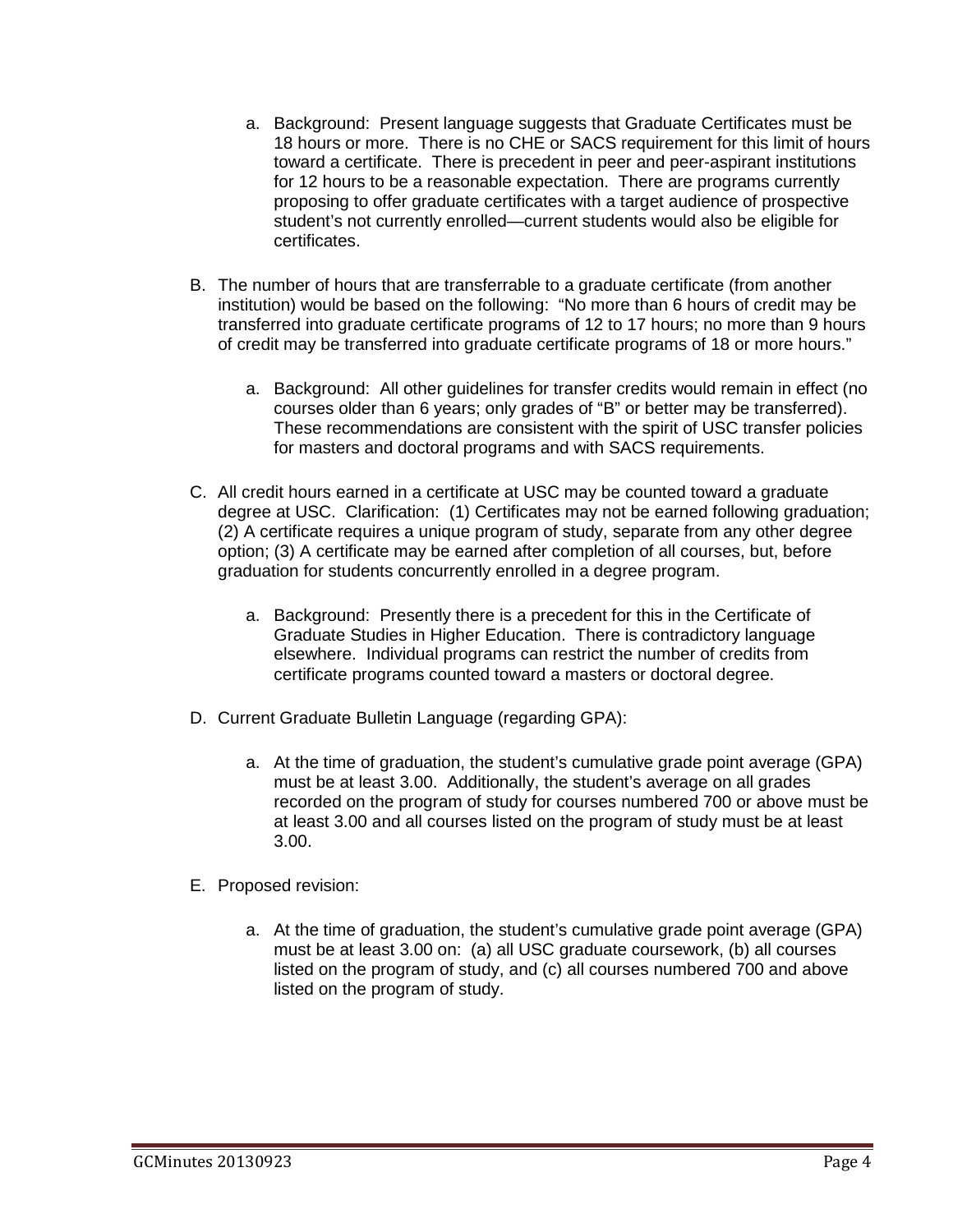Bulletin Change Request

**FROM: Current Wording**

# **Certificate of Graduate Study and Specialist Requirements**

# **Certificate Programs**

The Certificate of Graduate Study is a program of  $18-27$  semester hours of graduate course work. The University of South Carolina currently has 21certificate programs.

**[Public Health, Certificate](http://bulletin.sc.edu/preview_program.php?catoid=62&poid=5731)**

The certificate in public health is administered by the **Arnold School of Public Health** 

**[Counselor Education, Certificate \(Career Development Facilitator\)](http://bulletin.sc.edu/preview_program.php?catoid=62&poid=5453)**

The certificate in counselor education with an concentration in career development facilitation is administered by the [College of Education](http://bulletin.sc.edu/preview_entity.php?catoid=62&ent_oid=1856)

**[Higher Education Leadership, Certificate](http://bulletin.sc.edu/preview_program.php?catoid=62&poid=5570)**

The certificate in higher education leadership is administered by the [College of Education.](http://bulletin.sc.edu/preview_entity.php?catoid=62&ent_oid=1856)

**Nursing Administration, Certificate** 

The certificate in nursing administration is administered by the [College of Nursing](http://bulletin.sc.edu/preview_entity.php?catoid=62&ent_oid=1889) and is restricted to students who hold a master's degree in nursing or who are nearing completion of a master's degree in the USC Collegeof Nursing.

**[Advanced Practice Nursing,](http://bulletin.sc.edu/preview_program.php?catoid=62&poid=5345) Certificate**

The certificate in advanced nursing practice is administered by the [College of Nursing](http://bulletin.sc.edu/preview_entity.php?catoid=62&ent_oid=1889) and is restricted tostudents who hold a master's degree in nursing or who are nearing completion of a master's degree in the USC College of Nursing.

**[Drug and Addiction Studies, Certificate](http://bulletin.sc.edu/preview_program.php?catoid=62&poid=5466)**

The certificate in drug and addiction studies is administered by the [College of Social Work.](http://bulletin.sc.edu/preview_entity.php?catoid=62&ent_oid=1900)

**[Gerontology, Certificate](http://bulletin.sc.edu/preview_program.php?catoid=62&poid=5554)**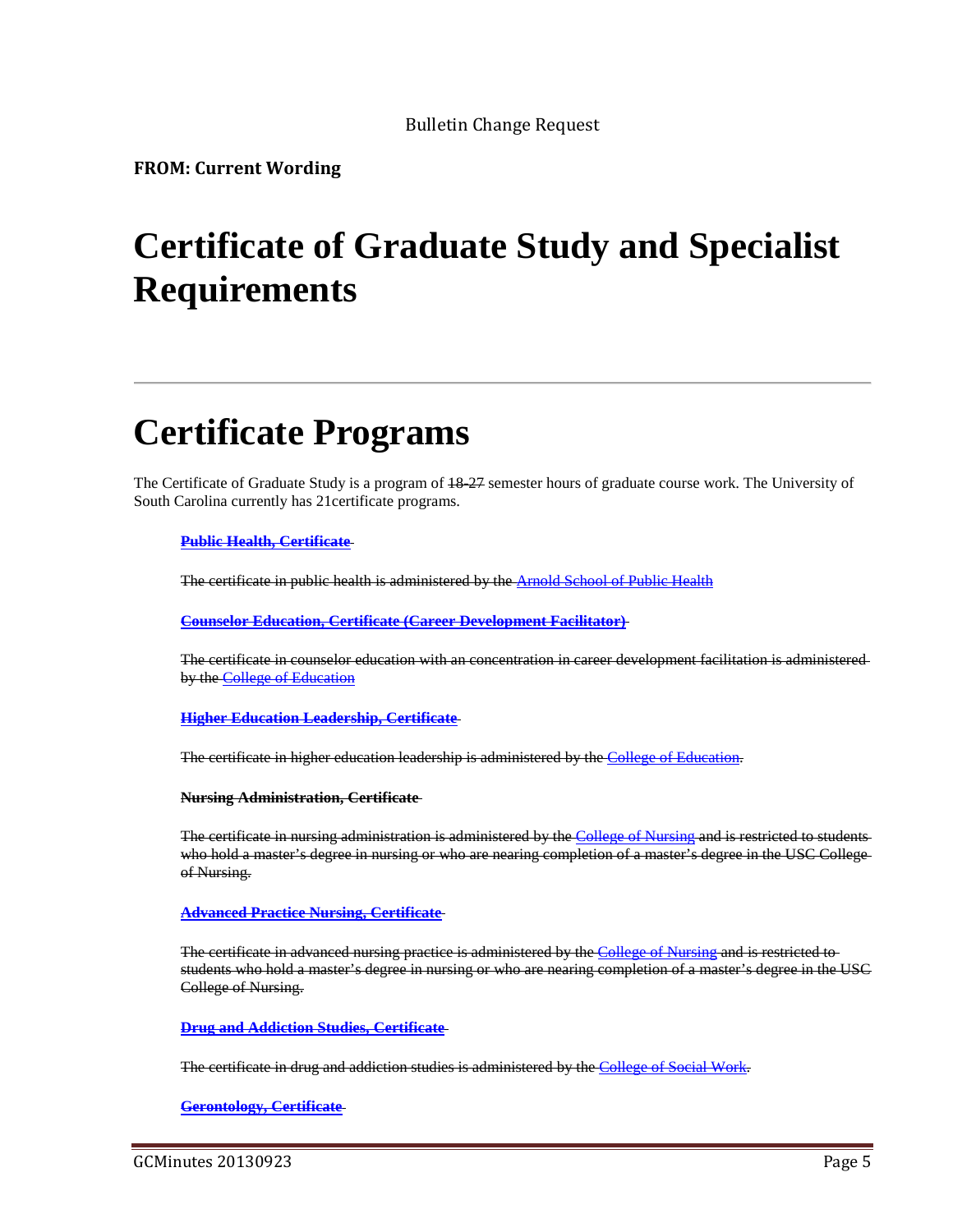The certificate in gerontology is administered by the [College of Social Work.](http://bulletin.sc.edu/preview_entity.php?catoid=62&ent_oid=1900)

**[Historical Archaeology and Cultural Resource Management, Certificate](http://bulletin.sc.edu/preview_program.php?catoid=62&poid=5571)**

The certificate in historical archeology and cultural resources management is administered by the Department of Anthropology in the College of Arts and Sciences.

#### **[Visual Anthropology, Certificate](http://bulletin.sc.edu/preview_program.php?catoid=62&poid=5794)**

The certificate in visual anthropology is administered by the Department of [Anthropology](http://bulletin.sc.edu/preview_entity.php?catoid=62&ent_oid=1830) in the College of Arts and Sciences.

#### **[Information Assurance and Security, Certificate](http://bulletin.sc.edu/preview_program.php?catoid=62&poid=5583)**

The certificate in information assurance and security is administered by the Department of [Computer Science](http://bulletin.sc.edu/preview_entity.php?catoid=62&ent_oid=1866)  [and Engineering](http://bulletin.sc.edu/preview_entity.php?catoid=62&ent_oid=1866) in the College of Engineering and Computer Science.

#### **[Criminal Justice Leadership, Certificate](http://bulletin.sc.edu/preview_program.php?catoid=62&poid=5457)**

The certificate in criminal justice leadership is administered by the Department of Criminology and Crimir [Justice.](http://bulletin.sc.edu/preview_entity.php?catoid=62&ent_oid=1834)

**[Health Communication, Certificate \(Public Health\)](http://bulletin.sc.edu/preview_program.php?catoid=62&poid=5557)**

**[Health Communication, Certificate \(Library and Information Science\)](http://bulletin.sc.edu/preview_program.php?catoid=62&poid=5556)**

**[Health Communication, Certificate \(Journalism and Mass Communications\)](http://bulletin.sc.edu/preview_program.php?catoid=62&poid=5555)**

The certificate in health communication is administered by the Department o[f Health Promotion, Education,](http://bulletin.sc.edu/preview_entity.php?catoid=62&ent_oid=1897)  [and Behavior](http://bulletin.sc.edu/preview_entity.php?catoid=62&ent_oid=1897) in the Arnold School of Public Health ; and the [School of Journalism and Mass Communications](http://bulletin.sc.edu/preview_entity.php?catoid=62&ent_oid=1876) and th[e School of Library and Information Science](http://bulletin.sc.edu/preview_entity.php?catoid=62&ent_oid=1877) in the College of Mass Communications and Information-Studies.

#### **[Museum Management, Certificate](http://bulletin.sc.edu/preview_program.php?catoid=62&poid=5656)**

The certificate museum management in is administered by the Department of [History](http://bulletin.sc.edu/preview_entity.php?catoid=62&ent_oid=1840) - (McKissick Museum) in the [College of Arts and Sciences.](http://bulletin.sc.edu/preview_entity.php?catoid=62&ent_oid=1828)

#### **[Applied Statistics, Certificate](http://bulletin.sc.edu/preview_program.php?catoid=62&poid=5356)**

The certificate in applied statistics is administered by the Department o[f Statistics](http://bulletin.sc.edu/preview_entity.php?catoid=62&ent_oid=1851) in the College of Arts and Sciences.

**[Teaching English to Speakers of Other Languages, Certificate](http://bulletin.sc.edu/preview_program.php?catoid=62&poid=5784)**

The certificate in teaching English to speakers of other languages is administered by the [Linguistics](http://bulletin.sc.edu/preview_entity.php?catoid=62&ent_oid=1842) Program.

**[Women's and Gender Studies, Certificate](http://bulletin.sc.edu/preview_program.php?catoid=62&poid=5798)**

The certificate in women's and gender studies is administered by the program on [Women's and Gender](http://bulletin.sc.edu/preview_entity.php?catoid=62&ent_oid=1853)  **[Studies](http://bulletin.sc.edu/preview_entity.php?catoid=62&ent_oid=1853) in the College of Arts and Sciences.**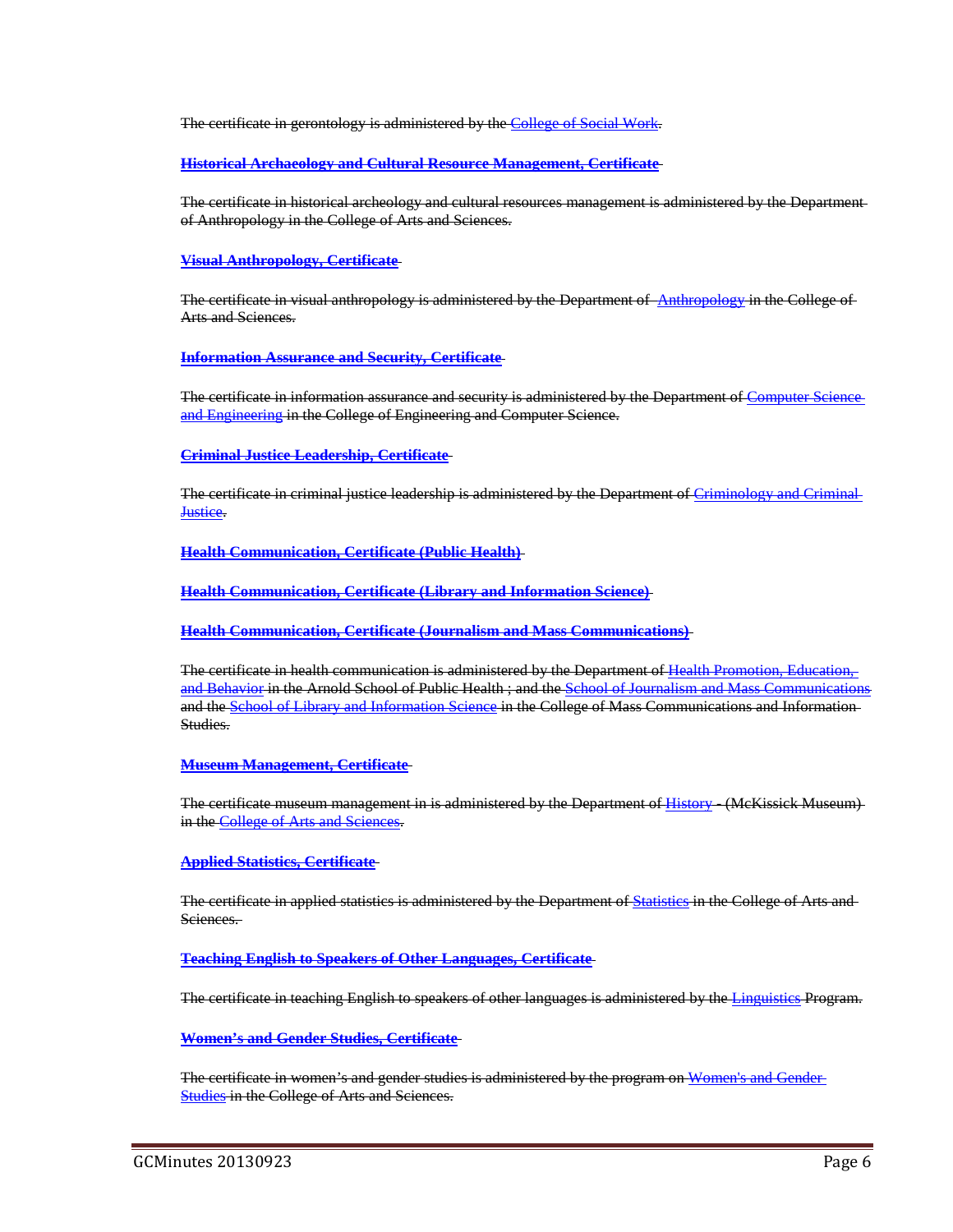#### **[Library and Information Science, Certificate](http://bulletin.sc.edu/preview_program.php?catoid=62&poid=5622)**

The certificate in library information science is administered by the [School of Library and Information](http://bulletin.sc.edu/preview_entity.php?catoid=62&ent_oid=1877)  [Science](http://bulletin.sc.edu/preview_entity.php?catoid=62&ent_oid=1877) and is restricted to students who hold a Master's degree in Library and Information Science or who are nearing completion of a master's degree in the School of Library and Information Science.

#### **[Psychiatric Rehabilitation, Certificate](http://bulletin.sc.edu/preview_program.php?catoid=62&poid=5723)**

The certificate in psychiatric rehabilitation is administered by the School of Medicine Columbia.

#### **[Biomedical Studies, Certificate](http://bulletin.sc.edu/preview_program.php?catoid=62&poid=5402)**

The certificate in biomedical sciences is administered by the School of Medicine Columbia.

**[Music Performance, Certificate](http://bulletin.sc.edu/preview_program.php?catoid=62&poid=5667)**

The certificate in music performance in is administered by the **School of Music**.

#### **Certificate Degree Requirements**

At least 9 hours of the program course work must consist of required courses although all hours may be prescribed; at least half the total hours in the program of study must be in courses at the 700 level or above; and at least half of the 18 or more hours required for a certificate must be University of South Carolina credits. Certificate students mustmaintain a 3.00 cumulative graduate grade point average (GPA) on all USC courses taken for graduate credit. No more than 6 hours of grades of C may be applied toward a certificate and 9 hours of grades of C+ or lower will make the student academically ineligible for a certificate degree. There is no residency requirement, but all courses must be completed within six years of enrollment. The student must be enrolled for at least 1 credit during the term of graduation.

#### **Certificate Program of Study**

A program of study is a list of courses that satisfy the requirements for the certificate. Every degree-seeking student, including students enrolled in a certificate program, must complete a program of study [\(POS\)](http://gradschool.sc.edu/DocLibrary/documents/mastersprogramofstudy.pdf) form approved and signed by student's academic advisor, and approved by the graduate director of the program that administers the certificate and the dean of The Graduate School. The signed POS is sent to The Graduate School and placed in the student's file. This formal agreement serves a number of purposes that benefit both the student and the University. It causes the student and advisor to engage in early planning with a specific goal in mind; it provides information on program requirements and for the planning of course offerings; it facilitates subsequent advisement; and it protects the student in the event of unexpected curriculum or faculty changes. The student must file a completed POS form withinthe first 12 hours of course work. If necessary, an approved program of study can be modified with a Request for Program Adjustment [\(G-RPA\)](http://gradschool.sc.edu/DocLibrary/documents/programadjustmentform.pdf) form.

#### **Transfer Credit**

No more than 9 semester hours of graduate credit with grades of B or better may be transferred from anotherinstitution into a graduate certificate program. Course work transferred for credit toward a Certificate of Graduate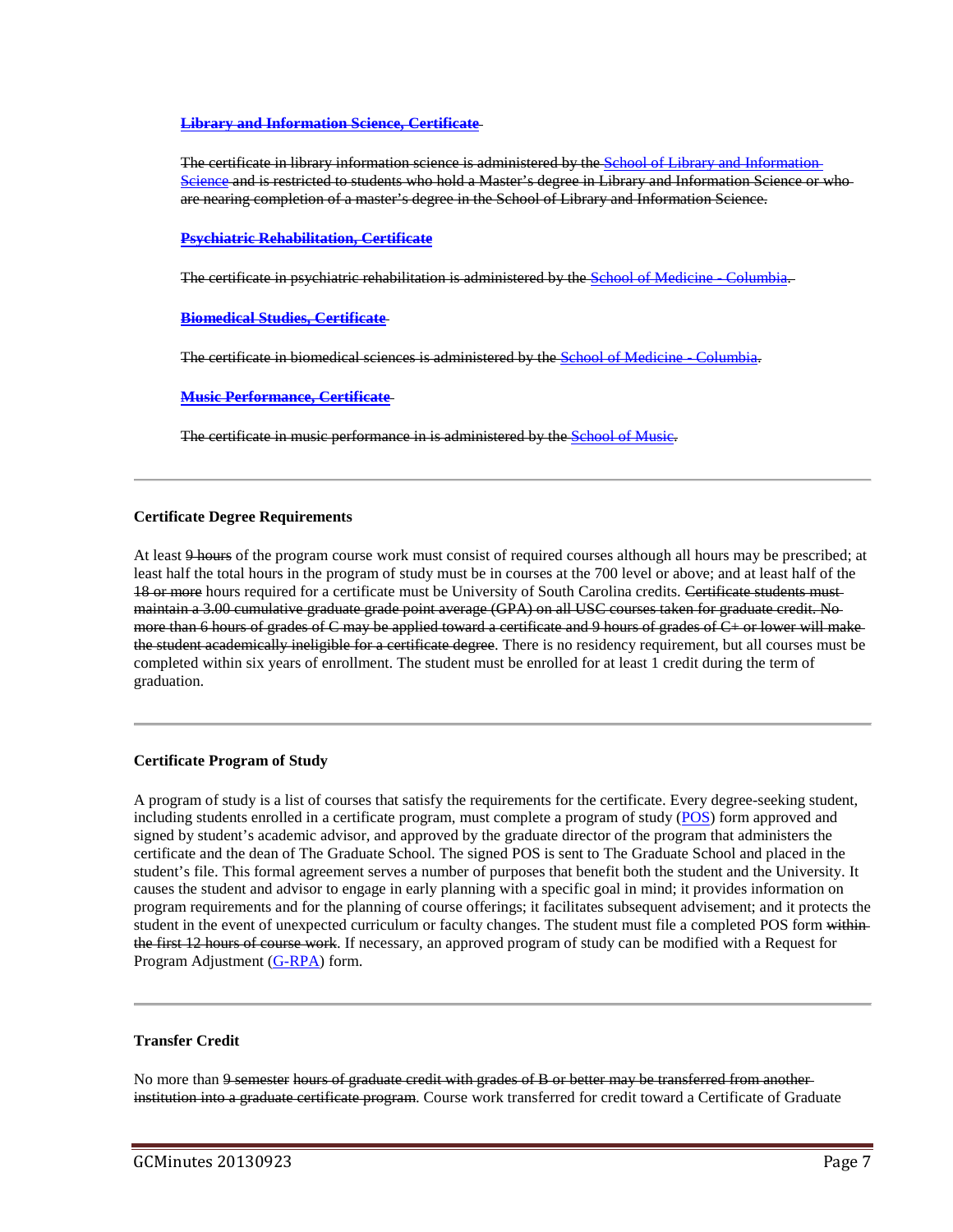Study must be from an accredited institution and must be no more than six years old at the time of graduation.

Course work transferred from another institution for credit toward a graduate certificate must be relevant to the program and have course content and a level of instruction equivalent to that offered by the University's own graduate programs. Approval for acceptance of transfer credit to a student's program of study must be approved and justified by the student's academic department and submitted to the dean of The Graduate School for final approval on the request for transfer of academic credit [\(G-RTC\)](http://gradschool.sc.edu/DocLibrary/documents/G-RTC.pdf) form. Transfer credit is not posted to a student's official academictranscript until the term of graduation.

#### **Transient Enrollment Privilege**

A USC graduate student in a certificate program seeking transient enrollment privilege at another institution should complete and submit the Special Enrollment Request [\(AS-30\)](http://registrar.sc.edu/pdf/AS-30e.pdf) form available on the Office of the Registrar's website to the dean of The Graduate School for approval. Before enrolling in graduate courses at another institution, student's should contact the graduate director of the certificate program for permission to enroll and to ensure that the credits from the other institution will be approved for inclusion on the student's certificate program of study.

#### **Revalidation of Out-of-Date Courses**

Students enrolled in a certificate program may, with permission of the academic department administering the certificate, request revalidation of USC graduate courses over six years old for inclusion in the certificate program of study. Each academic program will determine whether a course is appropriate for revalidation. The Permit for Revalidation Examination [\(PRE\)](http://gradschool.sc.edu/DocLibrary/documents/pre.pdf) form must be completed and submitted to the dean of the Graduate School for approval prior to revalidation. Proof of payment of required fees must be submitted with the Permit for Revalidation Examination form. Complete revalidation instructions available: [http://gradschool.sc.edu/DocLibrary/documents/pre.pdf.](http://gradschool.sc.edu/DocLibrary/documents/pre.pdf)

Note: Coursework taken at other institutions may not be revalidated.

#### **Application for Graduation and Degree Audit**

All students enrolled in a certificate program must file the [application for degree/graduation](http://registrar.sc.edu/pdf/DegreeApp.pdf) available on the website of the [Office of the University Registrar](http://registrar.sc.edu/) with The Graduate School within 5 class days of the start of the fall or spring semester in which the degree is to be awarded, or within the first 10 class days of Summer Session I if the degree is to be awarded at the end of the summer (even if the student does not plan to take courses until the second summer session). Although some departments do not require students to provide the academic program with copies of the application for graduation, The Graduate School recommends that students do provide a copy to the academic program to facilitate assessment of degree requirements. Applicants are encouraged to consult with the academic program to confirm that all requirements for graduation have been met.

Applications for graduation submitted after the announced filing deadline will be accepted if supported by a letter from the graduate director of the student's program and accompanied by a late fee of \$25, which increases by \$25 every 30 days after the deadline. Deadlines are posted for each term on the official [academic calendar o](http://registrar.sc.edu/html/calendar5yr/5YrCalendar3.stm)f the University found on the website of the [Office of the University Registrar.](http://registrar.sc.edu/) Any late application that lacks the supporting letter or late fee will be processed for the following term.

The Graduate School forwards the application for degree/graduation to the Office of the University Registrar to start the degree audit process. In [VIP,](https://vip.sc.edu/) students should view their Graduation Degree Application to confirm the accuracy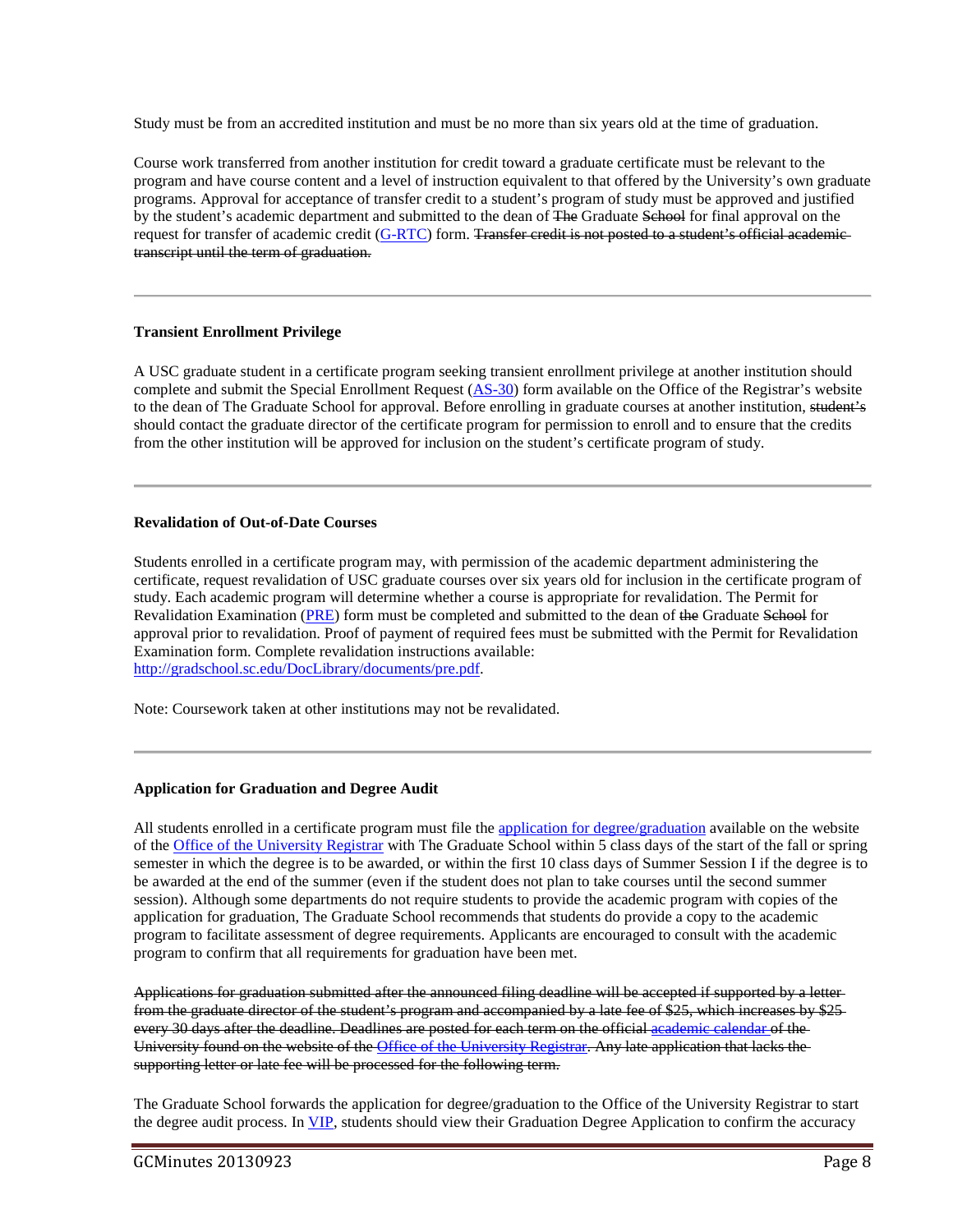of the information submitted and to correct any errors so the diploma is printed correctly. It is also important to inspect the VIP graduation degree application information to determine if there are any holds that will prevent issue of an official transcript or mailing of the diploma. At the end of the semester, the degree program and The Graduate School both assess for degree audit whether all requirements have been completed, and then forward a recommendation to the Registrar to approve or disapprove awarding of the degree.

At the time of graduation, the student's cumulative gradepoint average (GPA) must be at least 3.00. Additionally, the student's average on all grades recorded on the program of study for courses numbered 700 or above must be at least 3.00 and all courses listed on the program of study must be at least 3.00.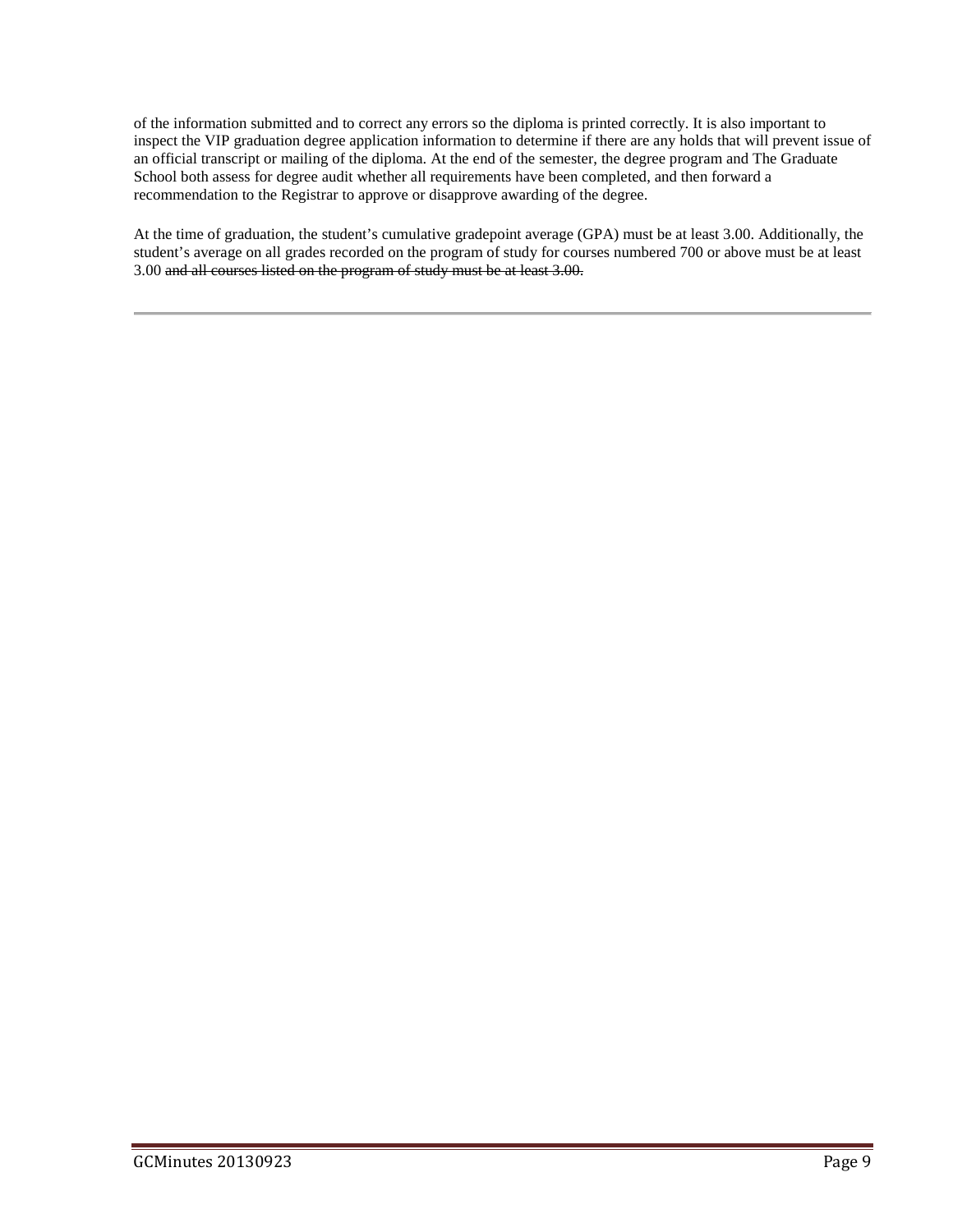Bulletin Change Form

# **Certificate of Graduate Study and Specialist Requirements**

# **Certificate Programs**

The Certificate of Graduate Study is a program of a minimum of *12* semester hours of graduate course work. The University of South Carolina currently has 21certificate programs.

#### **[Advanced Practice Nursing, Certificate](http://bulletin.sc.edu/preview_program.php?catoid=62&poid=5345)**

The certificate in advanced nursing practice is administered by the [College of Nursing](http://bulletin.sc.edu/preview_entity.php?catoid=62&ent_oid=1889) and is restricted to students who hold a master's degree in nursing or who are nearing completion of a master's degree in the USC College of Nursing.

#### **[Applied Statistics, Certificate](http://bulletin.sc.edu/preview_program.php?catoid=62&poid=5356)**

The certificate in applied statistics is administered by the Department of [Statistics](http://bulletin.sc.edu/preview_entity.php?catoid=62&ent_oid=1851) in the College of Arts and Sciences.

#### **[Biomedical Studies, Certificate](http://bulletin.sc.edu/preview_program.php?catoid=62&poid=5402)**

The certificate in biomedical sciences is administered by the [School of Medicine -](http://bulletin.sc.edu/preview_entity.php?catoid=62&ent_oid=1878) Columbia.

**[Counselor Education, Certificate \(Career Development Facilitator\)](http://bulletin.sc.edu/preview_program.php?catoid=62&poid=5453)**

The certificate in counselor education with an concentration in career development facilitation is administered by the [College of Education](http://bulletin.sc.edu/preview_entity.php?catoid=62&ent_oid=1856)

### **[Criminal Justice Leadership, Certificate](http://bulletin.sc.edu/preview_program.php?catoid=62&poid=5457)**

The certificate in criminal justice leadership is administered by the Department of Criminology and [Criminal Justice.](http://bulletin.sc.edu/preview_entity.php?catoid=62&ent_oid=1834)

**[Drug and Addiction Studies, Certificate](http://bulletin.sc.edu/preview_program.php?catoid=62&poid=5466)**

The certificate in drug and addiction studies is administered by the [College of Social Work.](http://bulletin.sc.edu/preview_entity.php?catoid=62&ent_oid=1900)

**[Gerontology, Certificate](http://bulletin.sc.edu/preview_program.php?catoid=62&poid=5554)**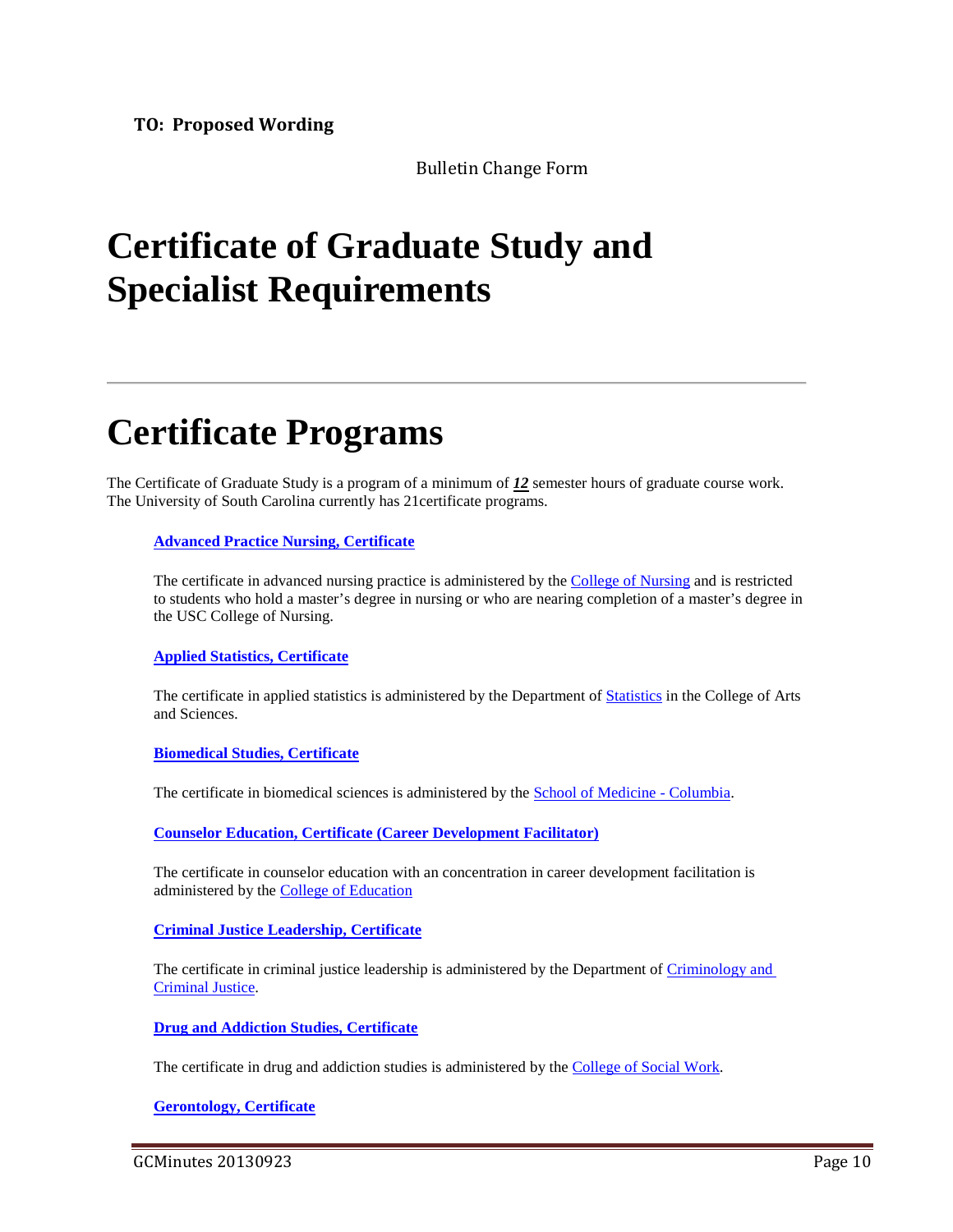The certificate in gerontology is administered by the [College of Social Work.](http://bulletin.sc.edu/preview_entity.php?catoid=62&ent_oid=1900)

**[Health Communication, Certificate \(Public Health\)](http://bulletin.sc.edu/preview_program.php?catoid=62&poid=5557)**

**[Health Communication, Certificate \(Library and Information Science\)](http://bulletin.sc.edu/preview_program.php?catoid=62&poid=5556)**

**[Health Communication, Certificate \(Journalism and Mass Communications\)](http://bulletin.sc.edu/preview_program.php?catoid=62&poid=5555)**

The certificate in health communication is administered by the Department of Health Promotion, [Education, and Behavior](http://bulletin.sc.edu/preview_entity.php?catoid=62&ent_oid=1897) in the Arnold School of Public Health ; and the [School of Journalism and Mass](http://bulletin.sc.edu/preview_entity.php?catoid=62&ent_oid=1876)  [Communications](http://bulletin.sc.edu/preview_entity.php?catoid=62&ent_oid=1876) and the [School of Library and Information Science](http://bulletin.sc.edu/preview_entity.php?catoid=62&ent_oid=1877) in the College of Mass Communications and Information Studies.

**[Higher Education Leadership, Certificate](http://bulletin.sc.edu/preview_program.php?catoid=62&poid=5570)**

The certificate in higher education leadership is administered by the [College of Education.](http://bulletin.sc.edu/preview_entity.php?catoid=62&ent_oid=1856)

**[Historical Archaeology and Cultural Resource Management, Certificate](http://bulletin.sc.edu/preview_program.php?catoid=62&poid=5571)**

The certificate in historical archeology and cultural resources management is administered by the Department of Anthropology in the College of Arts and Sciences.

**[Information Assurance and Security, Certificate](http://bulletin.sc.edu/preview_program.php?catoid=62&poid=5583)**

The certificate in information assurance and security is administered by the Department of [Computer](http://bulletin.sc.edu/preview_entity.php?catoid=62&ent_oid=1866)  [Science and Engineering](http://bulletin.sc.edu/preview_entity.php?catoid=62&ent_oid=1866) in the College of Engineering and Computer Science.

#### **[Library and Information Science, Certificate](http://bulletin.sc.edu/preview_program.php?catoid=62&poid=5622)**

The certificate in library information science is administered by the [School of Library and Information](http://bulletin.sc.edu/preview_entity.php?catoid=62&ent_oid=1877)  [Science](http://bulletin.sc.edu/preview_entity.php?catoid=62&ent_oid=1877) and is restricted to students who hold a Master's degree in Library and Information Science or who are nearing completion of a master's degree in the School of Library and Information Science.

#### **[Museum Management, Certificate](http://bulletin.sc.edu/preview_program.php?catoid=62&poid=5656)**

The certificate museum management in is administered by the Department o[f History](http://bulletin.sc.edu/preview_entity.php?catoid=62&ent_oid=1840) - (McKissick Museum) in the [College of Arts and Sciences.](http://bulletin.sc.edu/preview_entity.php?catoid=62&ent_oid=1828)

#### **[Music Performance, Certificate](http://bulletin.sc.edu/preview_program.php?catoid=62&poid=5667)**

The certificate in music performance in is administered by the **School of Music**.

#### **Play Therapy Certificate**

The certificate in play therapy is administered by the **College of Education**.

**[Psychiatric Rehabilitation, Certificate](http://bulletin.sc.edu/preview_program.php?catoid=62&poid=5723)**

The certificate in psychiatric rehabilitation is administered by the **School of Medicine** - Columbia.

#### **[Public Health, Certificate](http://bulletin.sc.edu/preview_program.php?catoid=62&poid=5731)**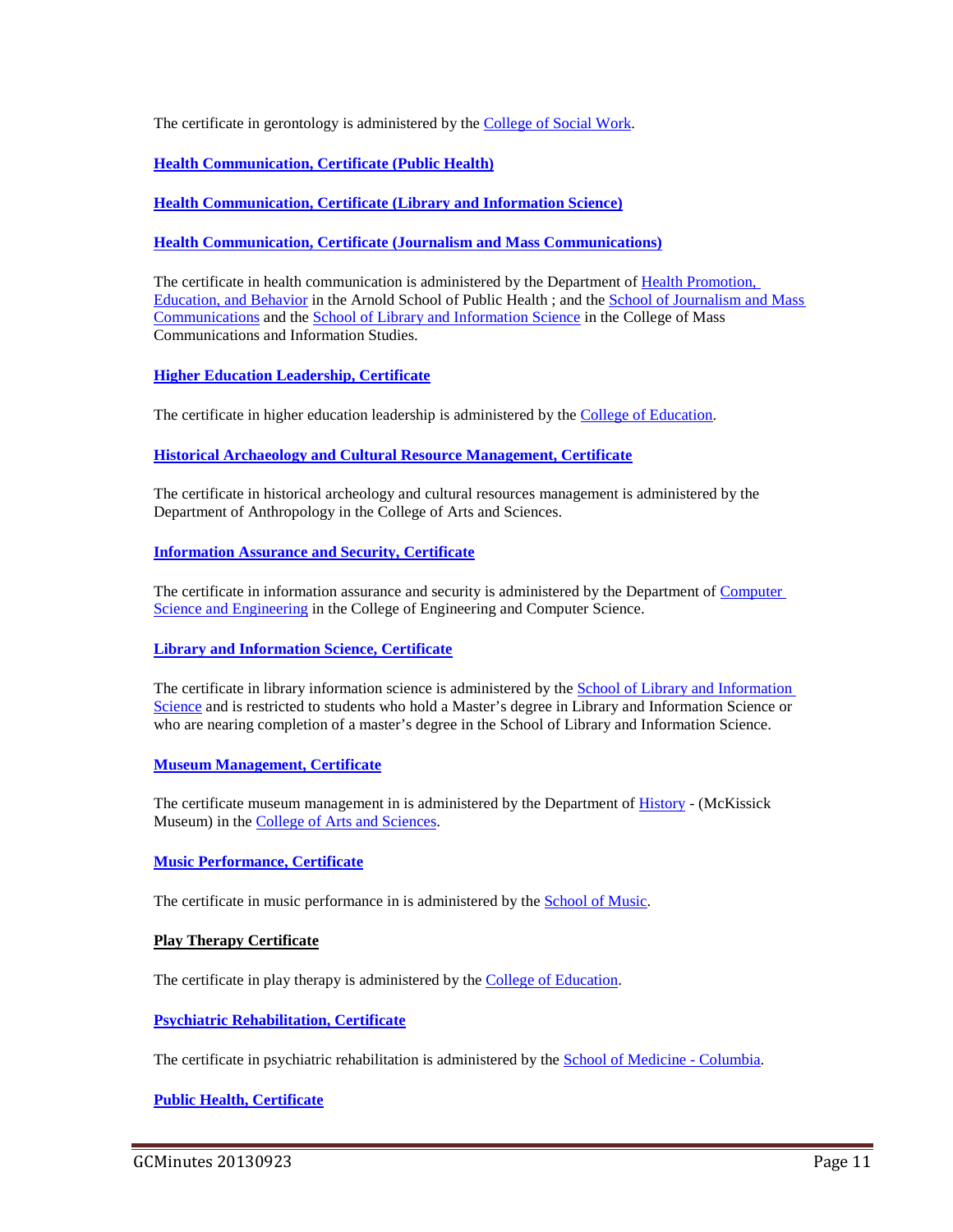The certificate in public health is administered by the [Arnold School of Public Health](http://bulletin.sc.edu/preview_entity.php?catoid=62&ent_oid=1892)

#### **Social Work with Military Members, Veterans, and Military Families**

The certificate in social work with military members, veterans, and military families is administered by the College of Social Work.

#### **[Teaching English to Speakers of Other Languages, Certificate](http://bulletin.sc.edu/preview_program.php?catoid=62&poid=5784)**

The certificate in teaching English to speakers of other languages is administered by the [Linguistics](http://bulletin.sc.edu/preview_entity.php?catoid=62&ent_oid=1842) Program.

#### **[Visual Anthropology, Certificate](http://bulletin.sc.edu/preview_program.php?catoid=62&poid=5794)**

The certificate in visual anthropology is administered by the Department of [Anthropology](http://bulletin.sc.edu/preview_entity.php?catoid=62&ent_oid=1830) in the College of Arts and Sciences.

#### **[Women's and Gender Studies, Certificate](http://bulletin.sc.edu/preview_program.php?catoid=62&poid=5798)**

The certificate in women's and gender studies is administered by the program on [Women's and Gender](http://bulletin.sc.edu/preview_entity.php?catoid=62&ent_oid=1853)  [Studies](http://bulletin.sc.edu/preview_entity.php?catoid=62&ent_oid=1853) in the College of Arts and Sciences.

#### **Certificate Degree Requirements**

At least **half** of the program course work must consist of required courses although all hours may be prescribed; at least half the total hours in the program of study must be in courses at the 700 level or above; and at least half of the hours required for a certificate must be University of South Carolina credits. There is no residency requirement, but all courses must be completed within six years of enrollment. The student must be enrolled for at least 1 credit during the term of graduation.

#### **Certificate Program of Study**

A program of study is a list of courses that satisfy the requirements for the certificate. Every degree-seeking student, including students enrolled in a certificate program, must complete a program of study [\(POS\)](http://gradschool.sc.edu/DocLibrary/documents/mastersprogramofstudy.pdf) form approved and signed by student's academic advisor, and approved by the graduate director of the program that administers the certificate and the *dean of Graduate Studies*. The signed POS is sent to The Graduate School and placed in the student's file. This formal agreement serves a number of purposes that benefit both the student and the University. It causes the student and advisor to engage in early planning with a specific goal in mind; it provides information on program requirements and for the planning of course offerings; it facilitates subsequent advisement; and it protects the student in the event of unexpected curriculum or faculty changes. The student must file a completed POS form *prior to graduation*. If necessary, an approved program of study can be modified with a Request for Program Adjustment [\(G-RPA\)](http://gradschool.sc.edu/DocLibrary/documents/programadjustmentform.pdf) form.

#### **Transfer Credit**

No more than *6 hours of credit may be transferred into graduate certificate programs of 12 to 17 hours; no more than 9 hours of credit may be transferred into graduate certificate programs of 18 or more hours*. Course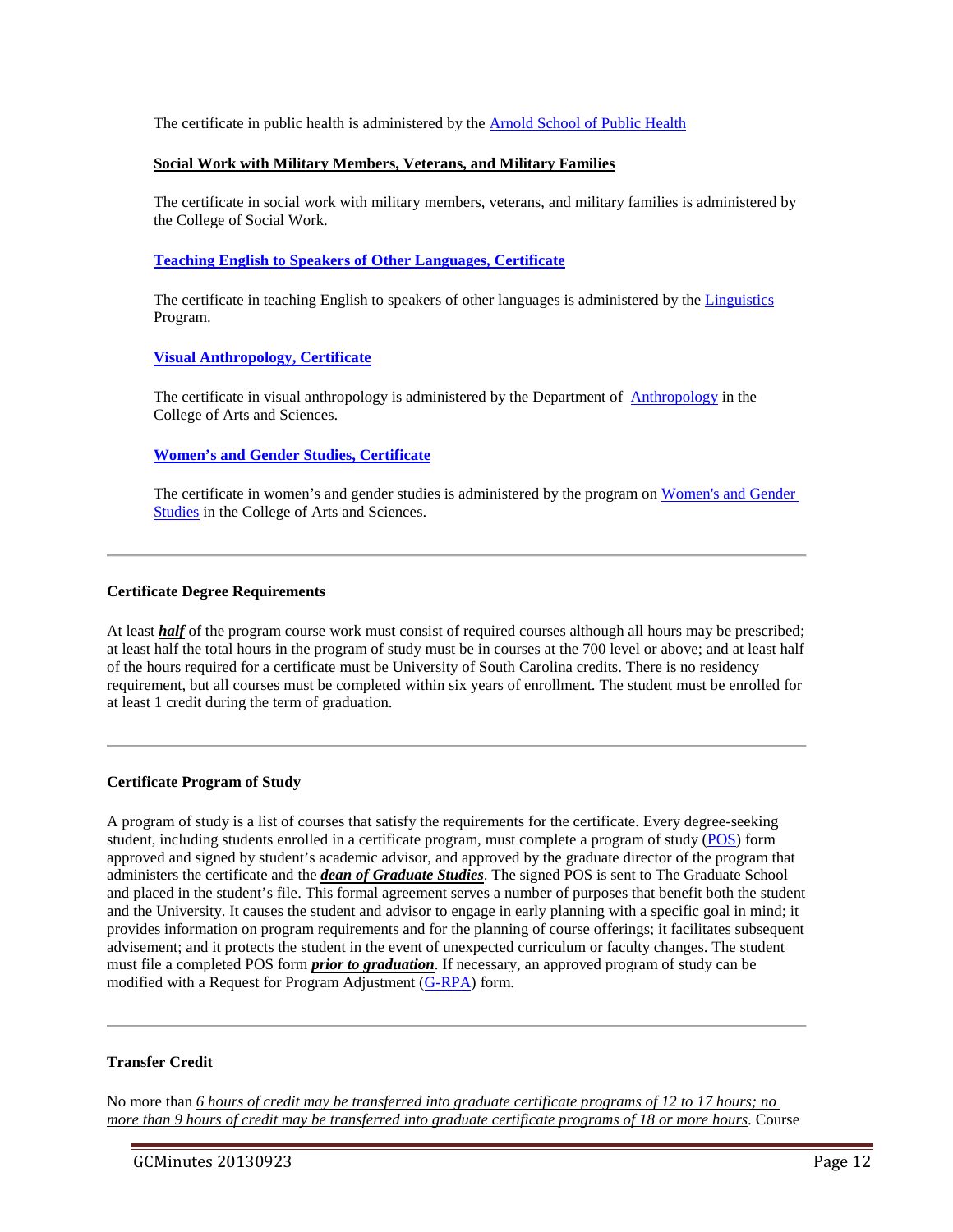work transferred for credit toward a Certificate of Graduate Study must be from an accredited institution and must be no more than six years old at the time of graduation.

Course work transferred from another institution for credit toward a graduate certificate must be relevant to the program and have course content and a level of instruction equivalent to that offered by the University's own graduate programs. Approval for acceptance of transfer credit to a student's program of study must be approved and justified by the student's academic department and submitted to the dean of Graduate *Studies* for final approval on the request for transfer of academic credit [\(G-RTC\)](http://gradschool.sc.edu/DocLibrary/documents/G-RTC.pdf) form.

#### **Transient Enrollment Privilege**

A USC graduate student in a certificate program seeking transient enrollment privilege at another institution should complete and submit the Special Enrollment Request [\(AS-30\)](http://registrar.sc.edu/pdf/AS-30e.pdf) form available on the Office of the Registrar's website to the dean of The Graduate School for approval. Before enrolling in graduate courses at another institution, *students* should contact the graduate director of the certificate program for permission to enroll and to ensure that the credits from the other institution will be approved for inclusion on the student's certificate program of study.

#### **Revalidation of Out-of-Date Courses**

Students enrolled in a certificate program may, with permission of the academic department administering the certificate, request revalidation of USC graduate courses over six years old for inclusion in the certificate program of study. Each academic program will determine whether a course is appropriate for revalidation. The Permit for Revalidation Examination [\(PRE\)](http://gradschool.sc.edu/DocLibrary/documents/pre.pdf) form must be completed and submitted to the dean of Graduate *Studies* for approval prior to revalidation. Proof of payment of required fees must be submitted with the Permit for Revalidation Examination form. Complete revalidation instructions available: [http://gradschool.sc.edu/DocLibrary/documents/pre.pdf.](http://gradschool.sc.edu/DocLibrary/documents/pre.pdf)

Note: Coursework taken at other institutions may not be revalidated.

#### **Application for Graduation and Degree Audit**

All students enrolled in a certificate program must file the [application for degree/graduation](http://registrar.sc.edu/pdf/DegreeApp.pdf) available on the website of the [Office of the University Registrar](http://registrar.sc.edu/) with The Graduate School within 5 class days of the start of the fall or spring semester in which the degree is to be awarded, or within the first 10 class days of Summer Session I if the degree is to be awarded at the end of the summer (even if the student does not plan to take courses until the second summer session). Although some departments do not require students to provide the academic program with copies of the application for graduation, The Graduate School recommends that students do provide a copy to the academic program to facilitate assessment of degree requirements. Applicants are encouraged to consult with the academic program to confirm that all requirements for graduation have been met.

The Graduate School forwards the application for degree/graduation to the Office of the University Registrar to start the degree audit process. I[n VIP,](https://vip.sc.edu/) students should view their Graduation Degree Application to confirm the accuracy of the information submitted and to correct any errors so the diploma is printed correctly. It is also important to inspect the VIP graduation degree application information to determine if there are any holds that will prevent issue of an official transcript or mailing of the diploma. At the end of the semester, the degree program and The Graduate School both assess for degree audit whether all requirements have been completed,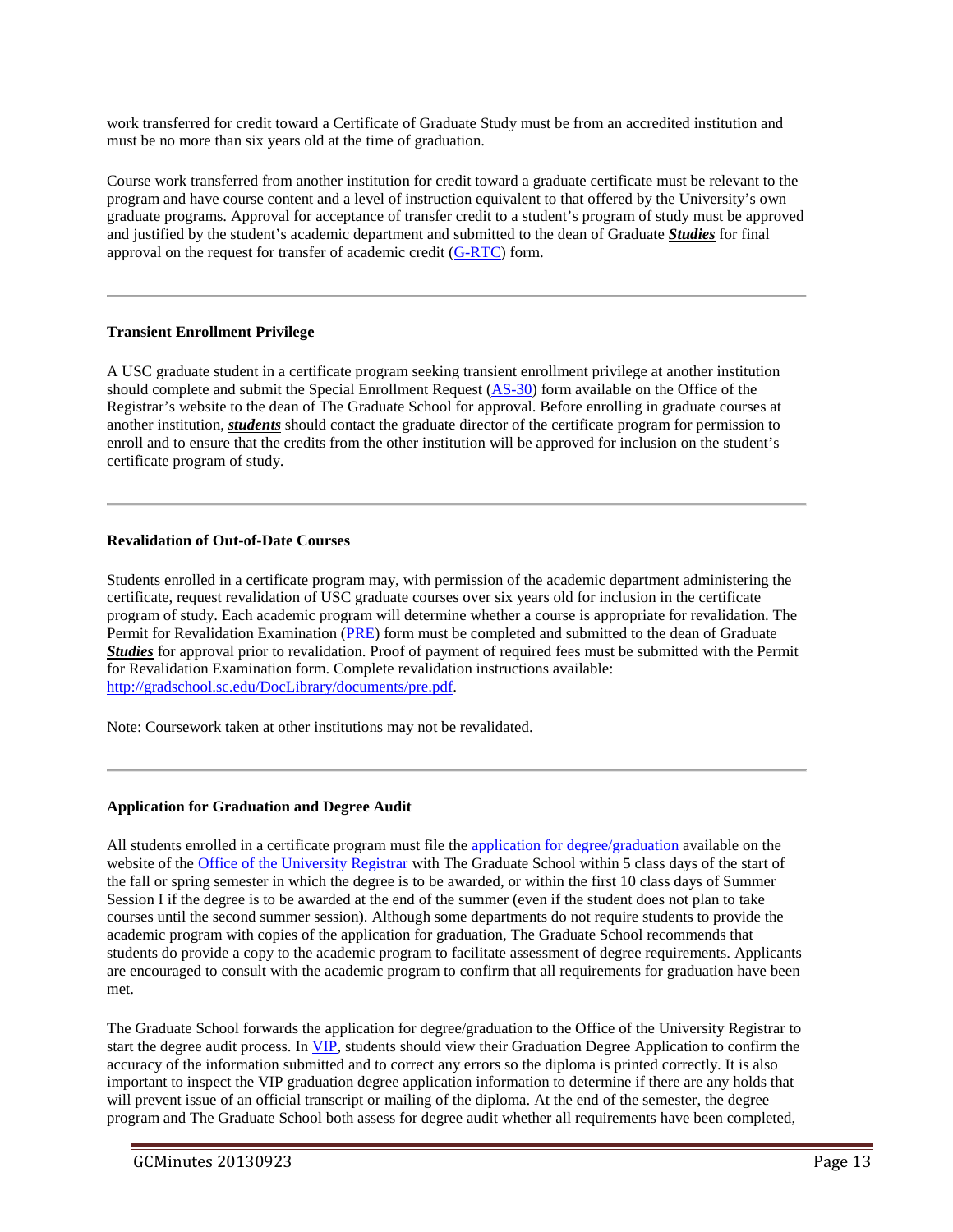and then forward a recommendation to the Registrar to approve or disapprove awarding of the degree.

At the time of graduation, the student's cumulative grade point average (GPA) must be at least 3.00. Additionally, the student's average on all grades recorded on the program of study for courses numbered 700 or above must be at least 3.00 *on: (a) all USC graduate coursework, (b) all courses listed on the program of study, and (c) all courses numbered 700 and above listed on the program of study.*

## 8. **Report of the Committee on 500/600 Level Courses, Distance Education and Special Courses** (Murray Mitchell)

A listing of 500/600 Level Courses was presented to Council. No action was required on these courses. The listing was presented to the Council for informational purposes only.

**Course Deletions: APPROVED**

**RELG 510 RELG 521 RELG 532 RELG 592 RELG 593 RELG 594**

# **New Course Proposals APPROVED**

HRTM 591- Golf Tourism (3) [Effective Term: Fall 2014]

MUSC 505 Violin Scales and Technique (2) [Effective Spring 2014]

JOUR 528 Cause Communications: Service Learning Experience (3) [Effective Fall 2014]

# **Course Change Proposals APPROVED**

GEOG 561 Geographic Concepts for Teachers (3) Change course title to Contemporary Issues in Geography Education and change course description [Effective Fall 2014]

MSCI 627 Marine Phytoplankton (3) Cross-listed with BIOL 627 Marine Phytoplankton (3) to change pre-requisites to MSCI 102 or MSCI/BIOL 450 [Effective Fall 2014]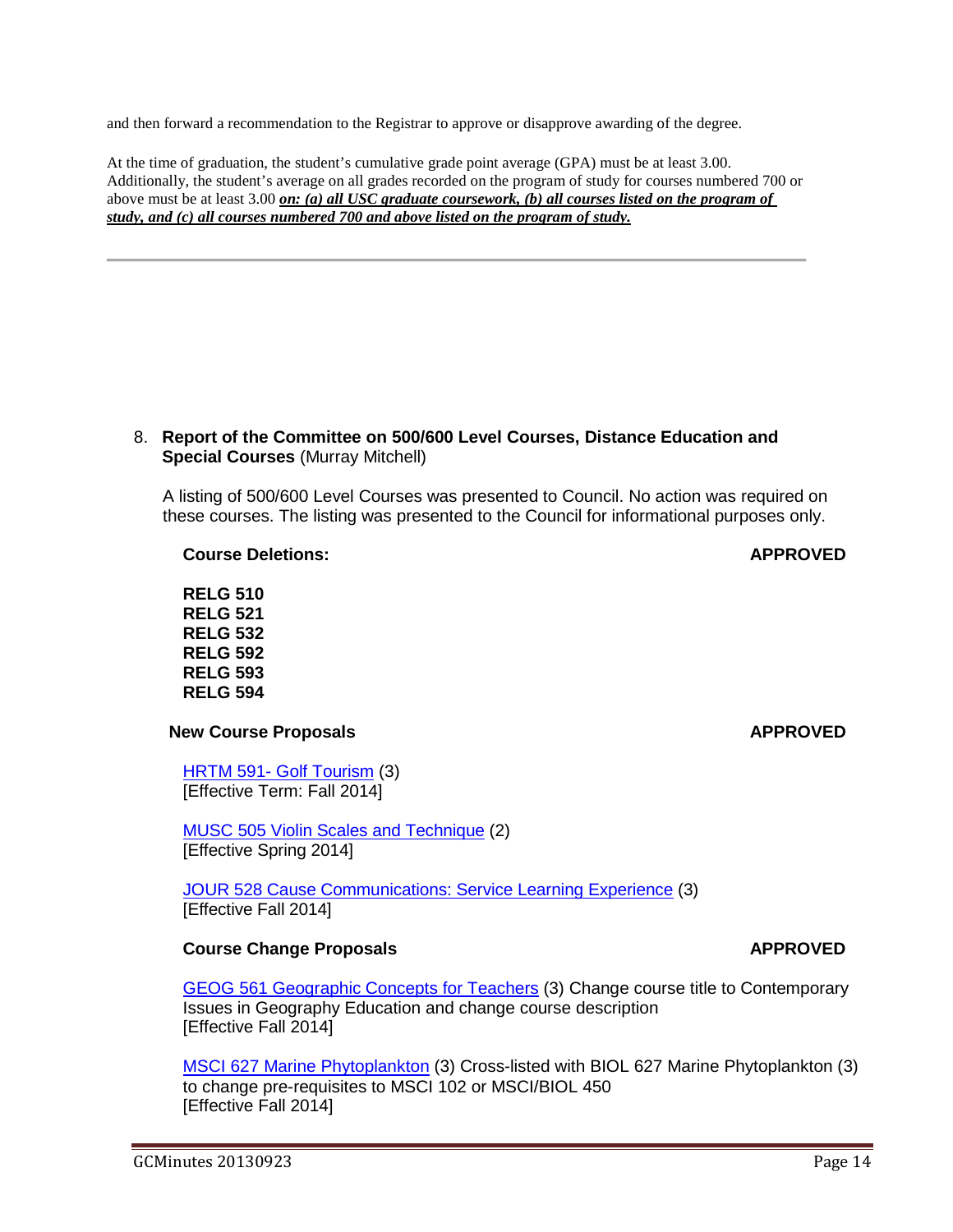BIOL 627 Marine Phytoplankton (3) Cross-listed with MSCI 627 Marine Phytoplankton (3) to change pre-requisites to MSCI 102 or MSCI/BIOL 450 [Effective Fall 2014]

GEOL 557 Coastal Processes (3) Cross-listed with MSCI 557 Coastal Processes to change pre-requisites to (NONE) [Effective Fall 2014]

MSCI 557 Coastal Processes (3) Cross-listed with GEOL 557 Coastal Processes to change pre-requisites to (NONE) [Effective Fall 2014]

# **RELG 572 – Change number to 377, new title & Description. APPROVED**

 9. **Fellowships and Scholarships Committee** (Wayne Carver, Excused; report delivered by Paul Solomon)

The Fellowships and Scholarships Committee is in the process of scheduling a meeting of the committee for the week of November 11, 2011, to nominate a candidate for the Innovative Application of Digital Technology in an MS Thesis Award and to discuss the spring activities of the committee.

10. **Report of the Science, Math, and Related Professional Program Committee** (DeAnne Messias)

# *Department of Nursing*

**Course Change Proposal** *APPROVED* **[NURS J781 Applied Technology in Health Care](http://gradschool.sc.edu/facstaff/gradcouncil/2013/nurs%20j781%20ccp_Redacted.pdf)** (3) Add NURS 805 to the list of prerequisites for this course. [Effective Term: Fall 2014]

**Course Change Proposal** *APPROVED* **[NURS J808 Advanced Nursing in Population Health](http://gradschool.sc.edu/facstaff/gradcouncil/2013/nurs%20j808%20ccp_Redacted.pdf)** (2) Add NURS 737, NURS 805, and NURS 734 to the list of pre-requisites for this course. [Effective Term: Fall 2014]

**Course Change Proposal** *APPROVED* **[NURS 897 DNP Project Preparation and Residency](http://gradschool.sc.edu/facstaff/gradcouncil/2013/NURS%20897%20CCP_Redacted.pdf)** (1-3) Change Course Title to DNP Clinical Dissertation and Residency. [Effective Term: Fall 2014]

# 11**. Report of the Humanities, Social Sciences, Education, and Related Professional Programs Committee** (J. Daniel Jenkins)

*Business*

Academic Program Action **APPROVED [APA Dual Degree, Master of International Business \(MIB\)](http://gradschool.sc.edu/facstaff/gradcouncil/2013/APA%20Dual%20Degree%20Master%20of%20Intl%20Business-MIB_Redacted.pdf)** (35) Addition of Dual Degree Program between USC and Tec de Monterrey [Effective Fall 2014]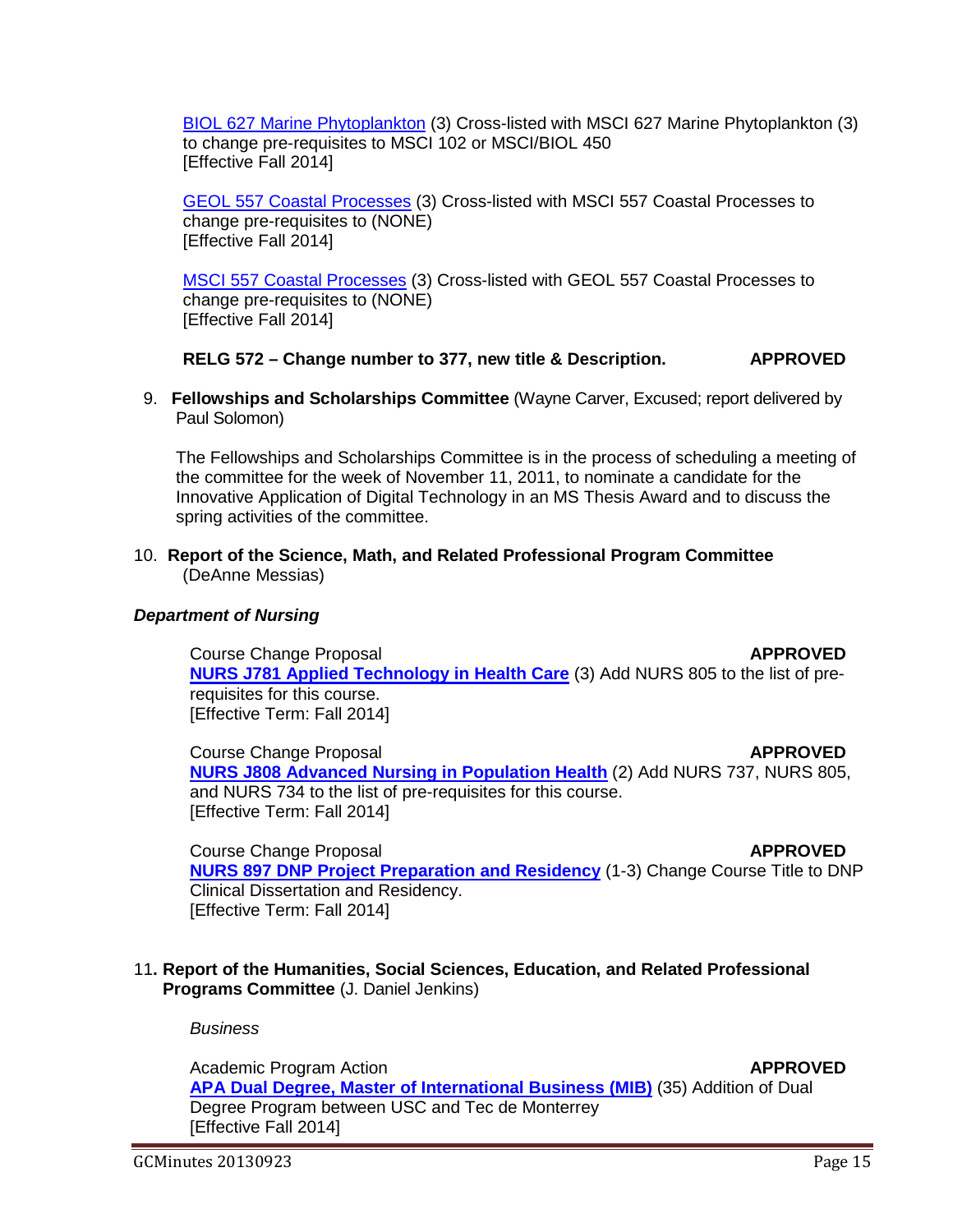Academic Program Action **TABLED**

**[APA Graduate Certificate in Human Resources](http://gradschool.sc.edu/facstaff/gradcouncil/2013/APA%20Grad%20Cert%20HR_Redacted.pdf)** (12) Human Resources Certificate Program [Effective Summer I 2014]

Academic Program Action **TABLED [APA Graduate Certificate in Financial and Resource Management](http://gradschool.sc.edu/facstaff/gradcouncil/2013/APA%20Financial%20and%20Resource%20Mgmt.pdf)** (12) Financial and Resource Management Certificate Program [Effective Summer I 2014]

Academic Program Action **TABLED [APA Graduate Certificate in Business Analytics](http://gradschool.sc.edu/facstaff/gradcouncil/2013/APA%20Graduate%20Certificate%20in%20Business%20Analytics_Redacted.pdf)** (12) Business Analytics Certificate Program [Effective Summer I 2014]

Course Change Proposal **APPROVED [MGMT 770 Organizational Behavior](http://gradschool.sc.edu/facstaff/gradcouncil/2013/CCP%20Mgmt%20770%20Organizational%20Behavior_Redacted.pdf)** (3) Change course title to Competing through People [Effective Fall 2014]

Academic Program Action **TABLED [APA Executive International Master of Business Administration](http://gradschool.sc.edu/facstaff/gradcouncil/2013/APA%20Executive%20International%20Master%20of%20Business%20Administration_Redacted.pdf)** (48) Course updates. [Effective Fall 2014]

Course Change Proposal **APPROVED [DMSB 710 Financial Accounting in the Global Environment](http://gradschool.sc.edu/facstaff/gradcouncil/2013/CCP%20DMSB%20710_Redacted.pdf)** (2) Change credit hours to 2-3 variable [Effective Fall 2014]

Course Change Proposal **APPROVED [DMSB 712 Decision Analysis](http://gradschool.sc.edu/facstaff/gradcouncil/2013/DMSB%20712%20Decision%20Analysis_Redacted.pdf)** (3) Change course title to Quantitative Methods in Business and change credit hours to 2-3 variable [Effective Fall 2014]

Course Change Proposal **TABLED [DMSB 717 Management Accounting in the Global Environment](http://gradschool.sc.edu/facstaff/gradcouncil/2013/DMSB%20717_Redacted.pdf)** (2) Change credit hours to 2-3 variable [Effective Fall 2014]

Course Change Proposal **APPROVED [DMSB 718 Operations Management](http://gradschool.sc.edu/facstaff/gradcouncil/2013/DMSB%20718_Redacted.pdf)** (3) Change course title to Global Supply Chain and Operations Management [Effective Fall 2014]

Course Change Proposal **APPROVED [DMSB 725 Global Business Issues](http://gradschool.sc.edu/facstaff/gradcouncil/2013/DMSB%20725_Redacted.pdf)** (1) Change credit hours to 3 fixed [Effective Fall 2014]

*Department of English, Language & Literature*

Course Change Proposal **TABLED**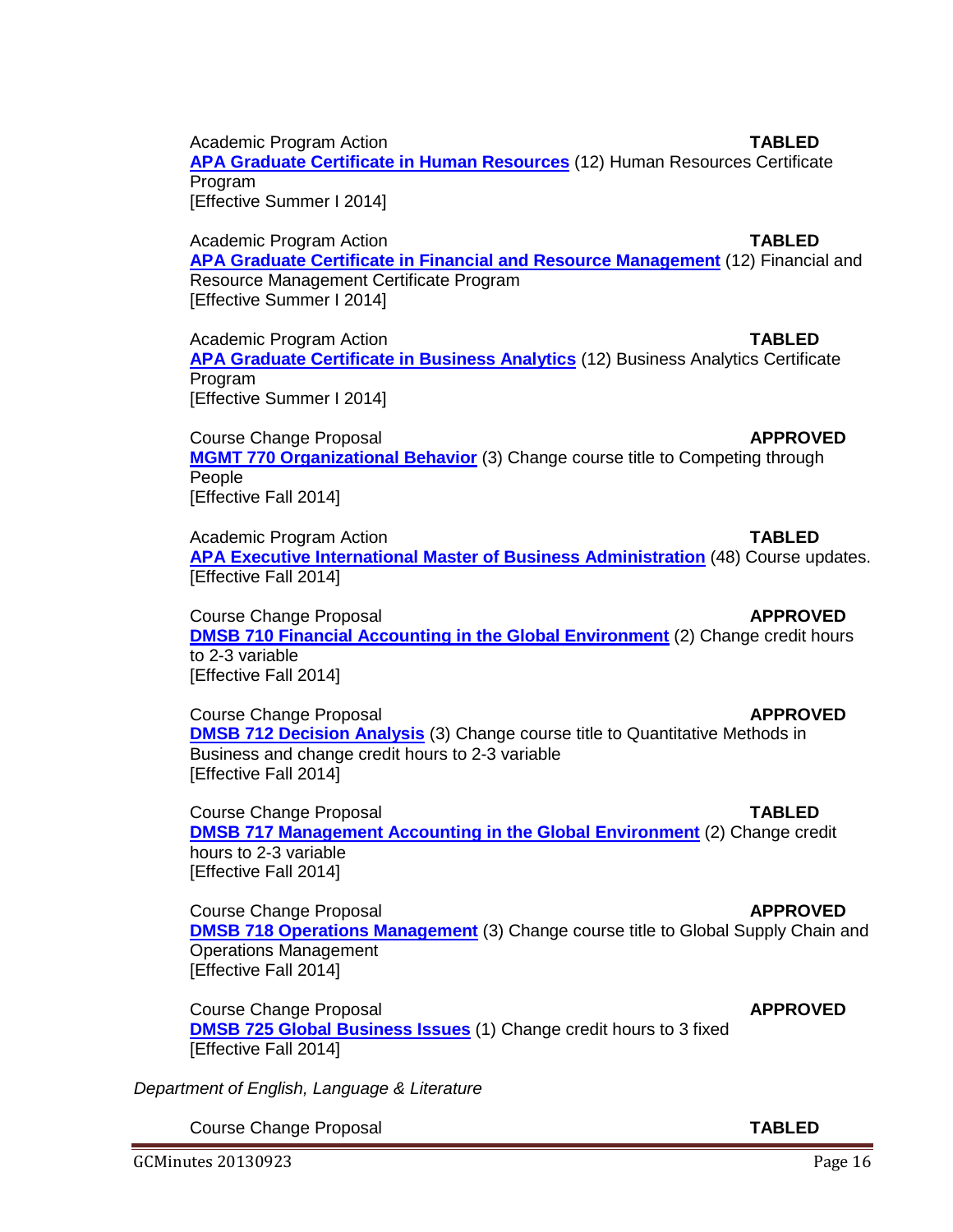**[SPCH 796 Special Projects](http://gradschool.sc.edu/facstaff/gradcouncil/2013/814%20CCP%20SPCH%20796_Redacted.pdf)**-Independent Study (1-3) Change course title to Independent Study in Speech Communication, Rhetoric, and Performance and change course description

[Effective Fall 2014]

Course Change Proposal **TABLED [SPCH 797 Special Projects](http://gradschool.sc.edu/facstaff/gradcouncil/2013/814%20CCP%20SPCH%20797%20BCH%20JUS_Redacted.pdf)** (1-3) Change course title to Speech Communication, Rhetoric, and Performance and change course description [Effective Fall 2014]

# *Department of Psychology*

**Course Change Proposals <b>APPROVED APPROVED [PSYC 827 Applied Individual and Couples Psychotherapy](http://gradschool.sc.edu/facstaff/gradcouncil/2013/PSYC%20827%20CCP%20w-new%20syll_Redacted.pdf)** (3) Change grading system to Pass/Fail [Effective Fall 2014]

**[PSYC 835 Advanced Psychotherapy Practicum](http://gradschool.sc.edu/facstaff/gradcouncil/2013/PSYC%20835%20CCP%20w%20new%20syll_Redacted.pdf)** (1-3) Change grading system to Pass/Fail **TABLED** [Effective Fall 2014]

*School of Journalism and Mass Communications*

New Course Proposal **RETURNED TO DEPT. [JOUR 789 Selected Readings and Research](http://gradschool.sc.edu/facstaff/gradcouncil/2013/JOUR%20789%20NCP%207-30-13_Redacted.pdf)** (1-3) Change grading system to Pass/Fail [Effective Spring 2014]

# 12. **Report of the Grievances, Appeals and Petitions Committee** (Erik Drasgow)

Dr. Drasgow inquired as to the status of the form being drafted to provide direction to students who may have an issue that warrants investigation and ruling by the Grievances, Appeals and Petitions Committee.

Dr. Mitchell responded that the form is still being drafted and will be reviewed by this committee before being proposed for Council approval.

# 13. **Other Committee Reports**

No report

# 14**. Old Business**

No report

# 15. **New Business**

No report